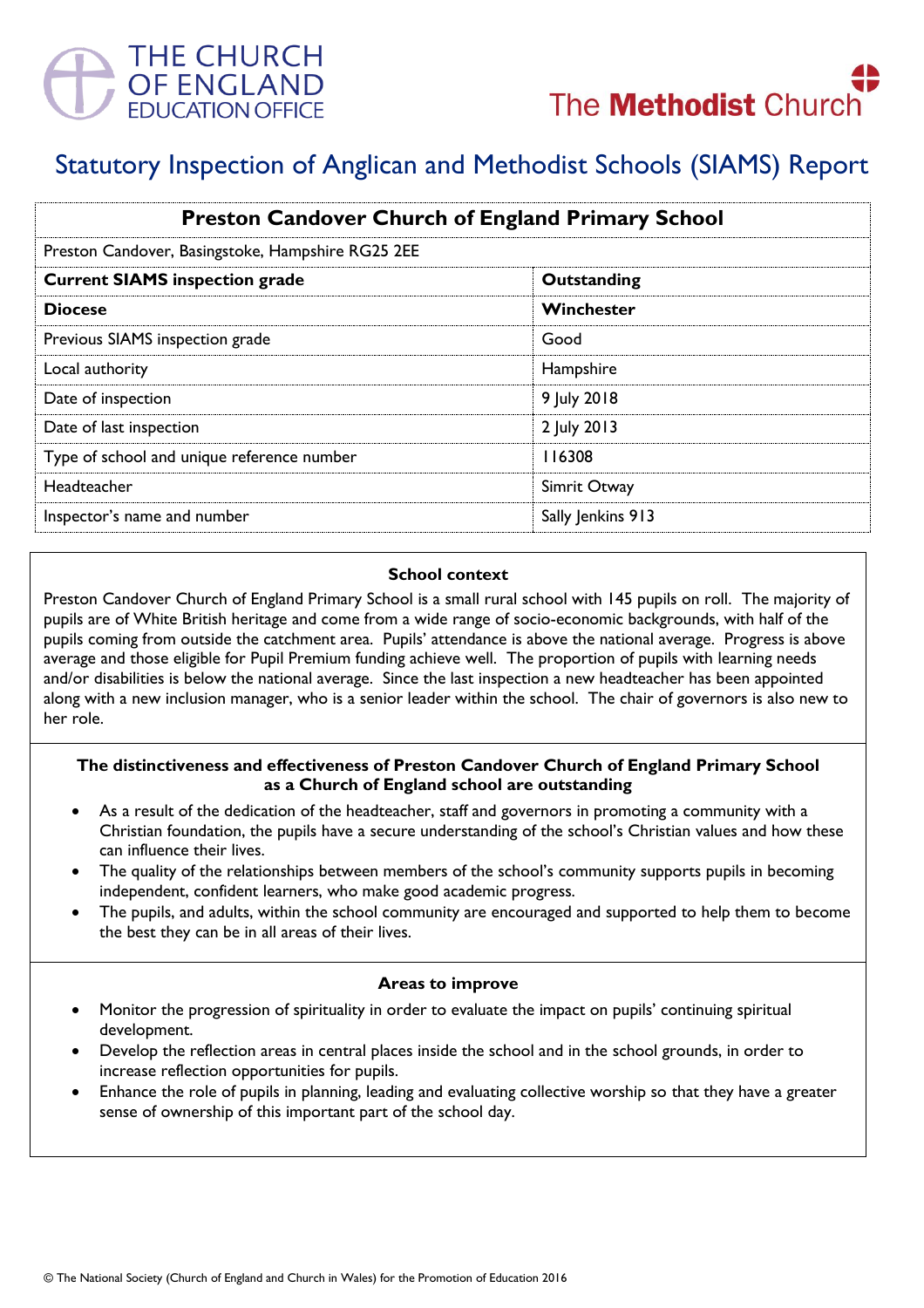## **The school, through its distinctive Christian character, is outstanding at meeting the needs of all learners**

Preston Candover Church of England Primary School has established a set of Christian values that are deeply embedded and woven into everything that happens in school. Pupils are able to discuss the meaning of the values of love, hope and justice, how they are used to guide their behaviour and learning and how they are rooted in Christian teaching. The headteacher has established a system of 'value' books, both fiction and non-fiction, being available in the school library that link to the school's Christian values, which are readily available for pupils to borrow. Adults comment on the school's caring and supportive ethos and visitors to the school also highlight the support and care given to individual pupils. The Christian character of the school contributes very effectively to pupils' achievements and progress and to their wellbeing and personal development, particularly those who are most vulnerable. The school's approach to pupil attendance is clearly moulded by the school's values and character, with attendance of all pupils being regularly monitored and supported. This has resulted in attendance at school for some pupils increasing by a considerable percentage. Pupils are appreciative of the school and what the staff want to achieve for them, with a Year 2 pupil describing the school as "A calm school, a good education, caring teachers and fun things." A Year 6 pupil, in describing how they are helped to feel confident to express their ideas and are taught to respect the thoughts and beliefs of others, commented that pupils are "Free to be who you want to be but you are part of the collective." Feeling part of the school and included is a comment frequently expressed by pupils, staff, parents and governors. The behaviour of pupils both in lessons and around the school is of the highest standard and staff are friendly and welcoming toward everyone both within the school community and to visitors. Spiritual, moral, social and cultural development is woven into Religious Education and collective worship, through the school's Christian values, but is also incorporated into all aspects of the curriculum. The headteacher takes responsibility for leading SMSC throughout the school, with a calendar of events each year, giving pupils a breadth of experiences. The school are keen to support a variety of charities throughout the year and pupils often find ways to raise money outside of school, displaying a strong sense of compassion and social justice. There is a developed definition of spirituality which is shared by the adults in school. Pupils can speak of experiences which they regard as spiritual and older pupils can discuss how this has developed during their years at the school. The leadership team are aware that they need to consider ways in which to monitor the progression of each pupil's personal spiritual journey. Pupils speak with enthusiasm about RE lessons where they feel able to express their own views and listen to the contribution of others. They enjoy the opportunities to visit various places of worship, feeling this contributes to their understanding of, and respect for, diverse faiths. Across the school, pupils display an age appropriate understanding of Christianity as a multi-cultural world faith. They are delighted that they raise money for an orphanage in Mozambique and that they were able to provide a trampoline for these children this year. Each year the school holds a Global Awareness fortnight which enables pupils to consider aspects of the world and to explore different cultures.

# **The impact of collective worship on the school community is outstanding**

Pupils and adults speak positively about the impact that collective worship has on them. They speak of having time to sit calmly, listening to the messages from the worship and the Bible stories and reflecting on how these can help in their own lives. Parents comment on aspects of worship being discussed at home with pupils using the Christian values and moral messages to aid them in their lives. Inspired by collective worship, some pupils have found ways to make a difference both in school, in changing attitudes and showing kindness, and to the wider community through organising fundraising activities. There are clear routines within whole school worship which are embedded and in which everyone is able to engage. Pupils gather respectfully and the illuminated cross at the front of the hall, as well as the message or image displayed on the screen, give focal points for everyone to consider whilst peacefully waiting for each class to arrive. The welcome and response from pupils, alongside the lighting of the Trinity candles and the class lanterns presented from each class, signals the beginning and unity of worship. Pupils are confident to contribute during worship through discussion and answering questions as well as saying prayers or reading. For example, Year 6 pupils spoke with great clarity and poise about people who had made a difference to the lives of others. Collective worship helps pupils to develop a clear understanding of the person of Jesus and of God as Father, Son and Holy Spirit. Pupils have an impressive knowledge of a range of Bible stories. Worship is well planned with clear themes linked closely to Christian values and the Church year and contributes to the spiritual, moral, social and cultural development of all pupils. The headteacher, other members of the teaching staff and the local vicar currently lead worship within school, although they are keen to involve representatives from different Christian traditions. There are some opportunities for pupils to lead, and participate in leading, aspects of worship, although the school would like to increase this by involving more pupils. They also hope to increase their use of a variety of settings for acts of worship. Feedback from collective worship is gathered via a range of stakeholders and this has already led to improvements. Prayer is regarded as an important aspect of the school with pupils speaking passionately about the reflection areas within the classrooms and the use made of the school's prayer tree. Within